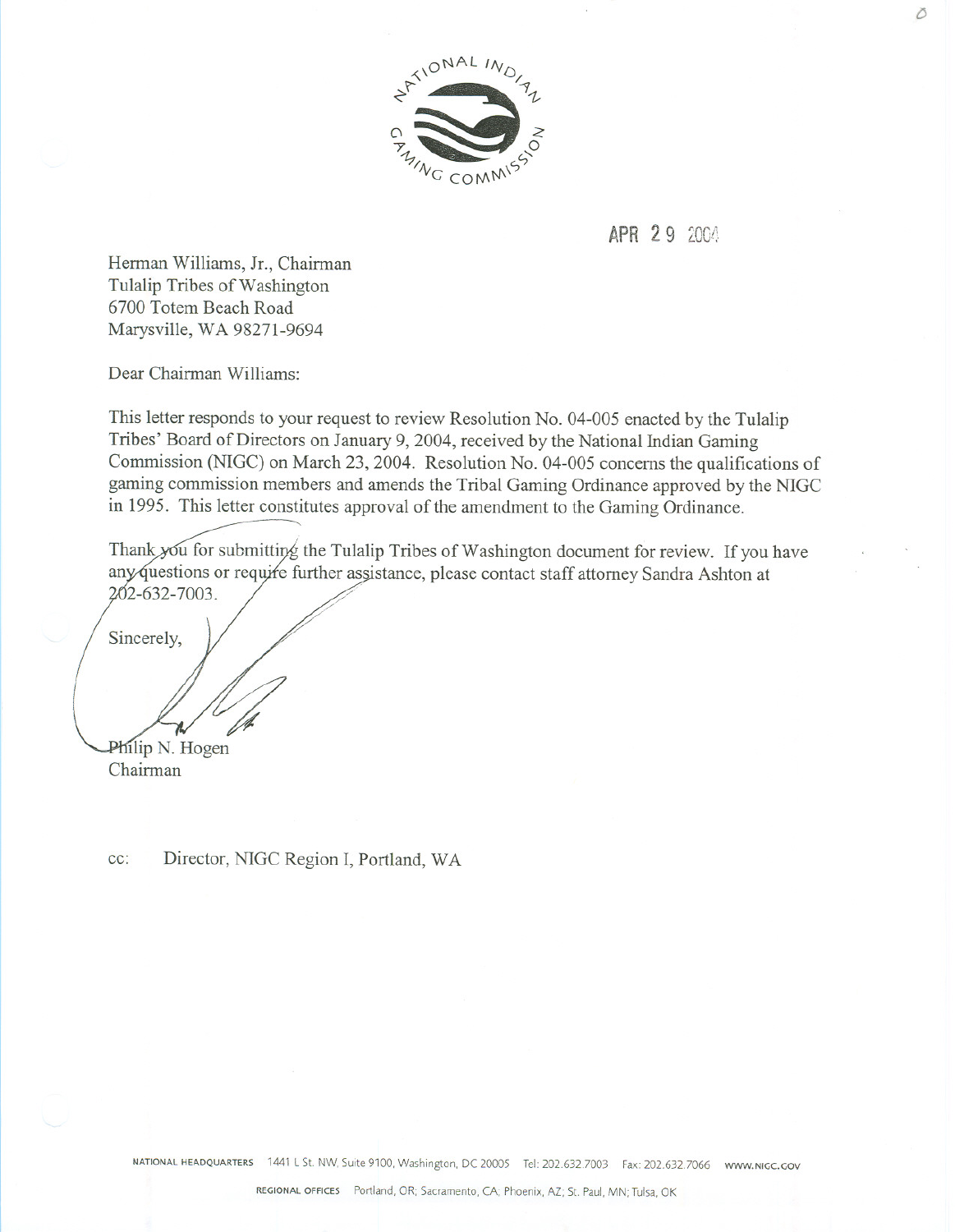

**THE TULALIP TRIBES Resolution No. 04 005** JAN 1 4 2004

**PUGET SOUND AGENCY** 

## **OFFICIAL TRIBAL ACTION**<br>Ordinance 55A Section 2 Commissioner Qualifications and E C E 1 V E D<br>7(a) Commissioner & Employees Activities – Prohibited amendments

**WITIEREAS the Board of Directors is the governing body of the Tulalip Tribes under the Constitution and Bylaws of the Tribe approved by the United States Commissioner of Indian Affairs and the Secretary of the Interior on January 24, 1936, pursuant to the Act of June 18, 1934 (48 Stat. 984, 25 U.S.C. §476) and exercises authority over the TUlalip Gaming Commission pursuant to Article VI F, K, <sup>L</sup> and M of that Constitution; and**

**WHEREAS, the Board of Directors intends to restrict persons eligible to serve on the Tulalip Gaming Commission only to adult Tribal members who have never been convicted of certain crimes and are not employees, vendors, consultants, or contractors of or to the Tulalip Gaming Organization (TOO).**

**NOW THEREFORE BE iT RESOLVED that Tulalip Ordinance 55A, Section <sup>2</sup> is amended to read as follows:**

## **2. Qualifications.**

en la estat

- **(a) No employee, vendor, consultant or contractor, of the TGO may be <sup>a</sup> Commissioner.**
- **(b) No employee of any gaming operation located outside the boundaries of the Tulalip Indian Reservation may be <sup>a</sup> Commissioner.**
- **(c) No person may be <sup>a</sup> Commissioner unless such person:**
	- **I. Is <sup>a</sup> duly enrolled member of the Tribe;**
	- **ii. Is at least twenty-one (21) years of age; and**
	- **iii. Has never been convicted of;**
		- **(1) afelony,or**
		- **(2) <sup>a</sup> misdemeanor involving dishonesty.**

**Any person seeking to become <sup>a</sup> candidate for the position of Commissioner shall submit to <sup>a</sup> background investigation and must be qualified to receive <sup>a</sup> State gaming certificate and a Tribal gaming license pursuant to the Compact. Such proposed candidate shall pay the fees and costs for** such background investigation. The Commission's Director shall establish the amount of **such fees and costs.**

**BE IT FUIRTHER RESOLVED that Tulalip Ordinance 55A, Section 7(a) is amended to read:**

**7(a) Serve as <sup>a</sup> n officer, employee, vendor, contractor, consultant, or manager of the Tulalip Gaming Organization or of any natural person (Person) or any sole proprietorship, corporation, no-for-profit corporation, limited liability company, joint venture,**

**2004 Ord. 55A Amend., Sec. <sup>2</sup> & 7a - Page <sup>1</sup> of 2**